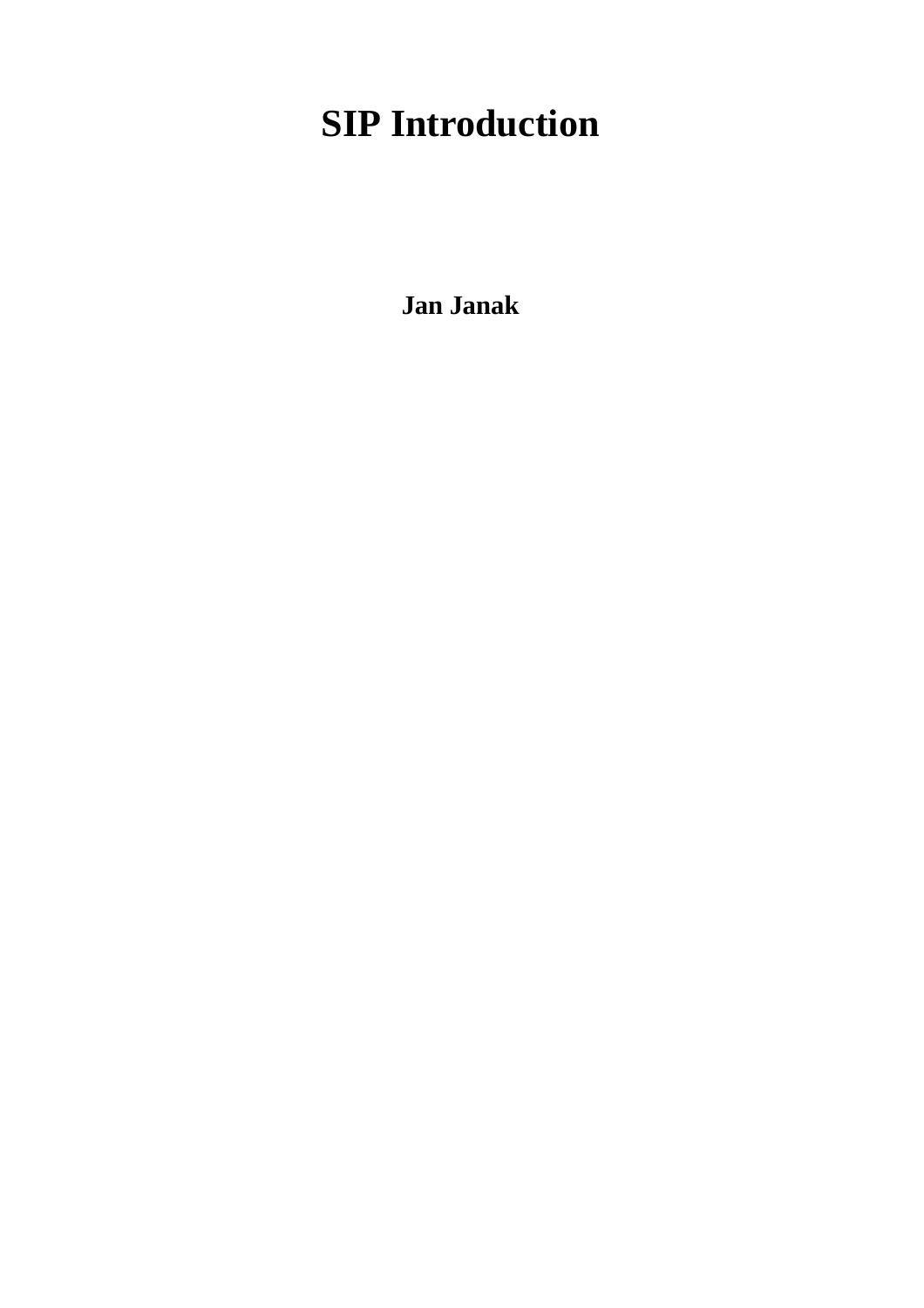#### **SIP Introduction**

by Jan Janak

Copyright © 2003 FhG FOKUS

A brief overview of SIP describing all important aspects of the Session Initiation Protocol.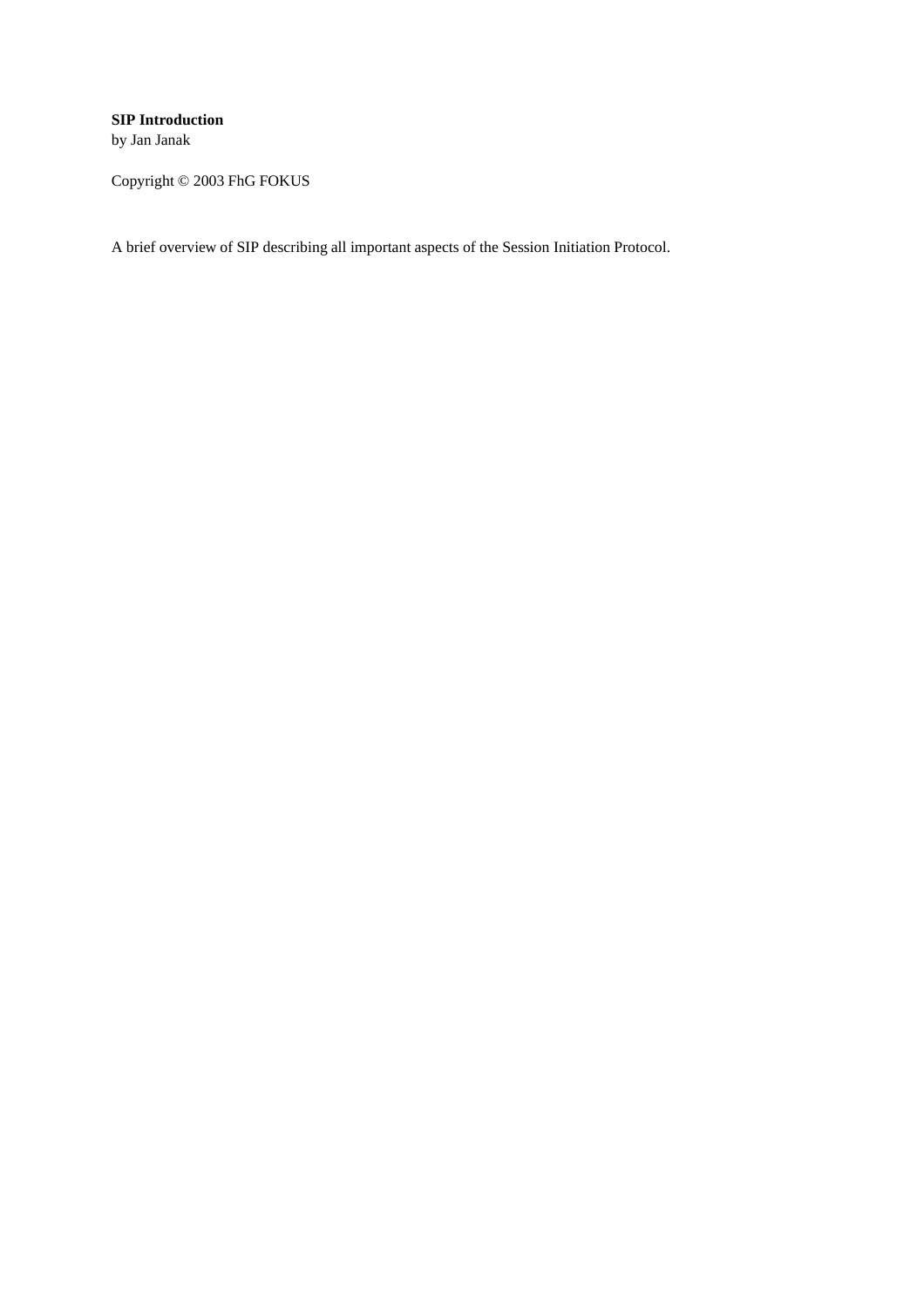## **Table of Contents**  $\overline{1}$ .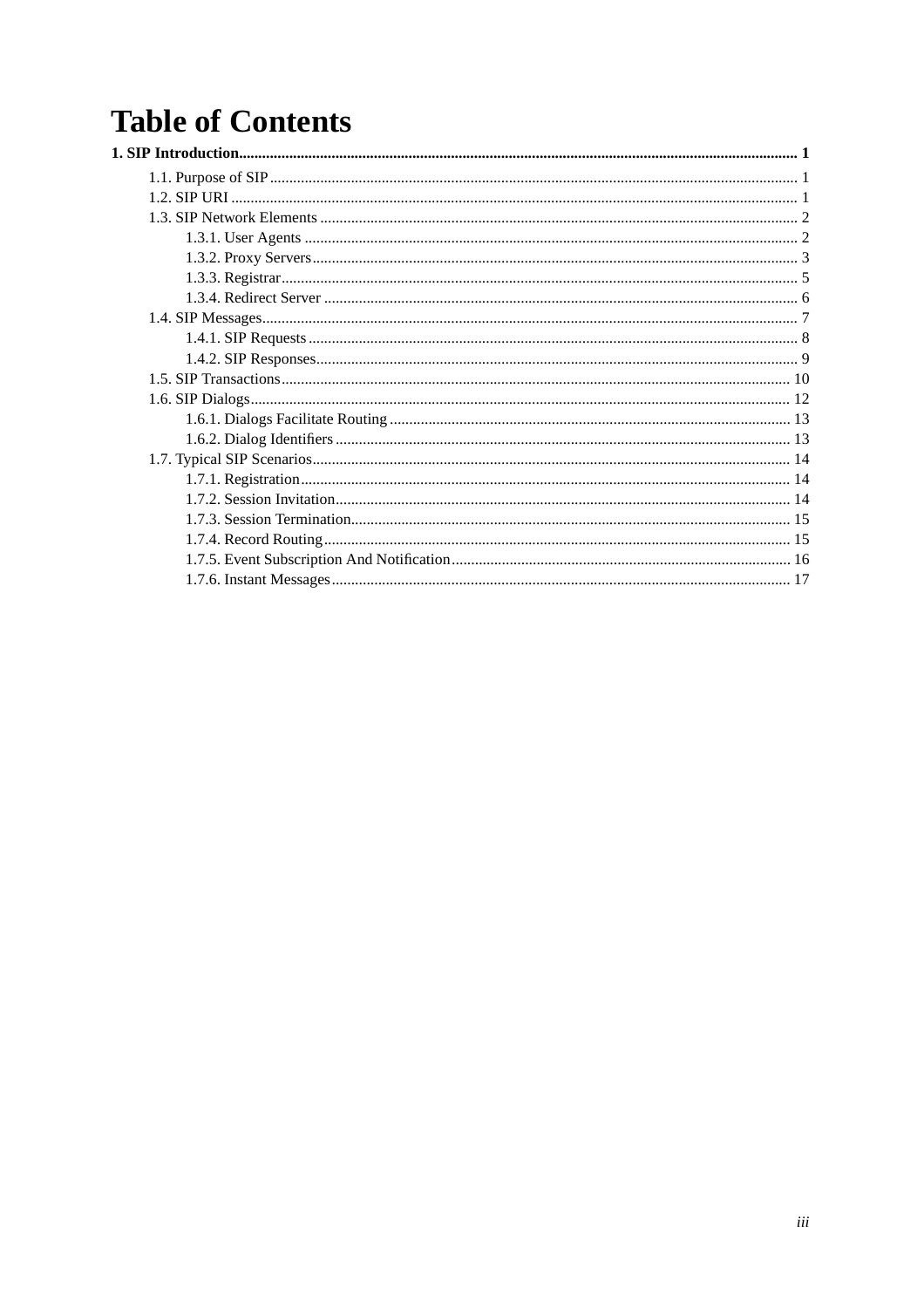# **List of Figures**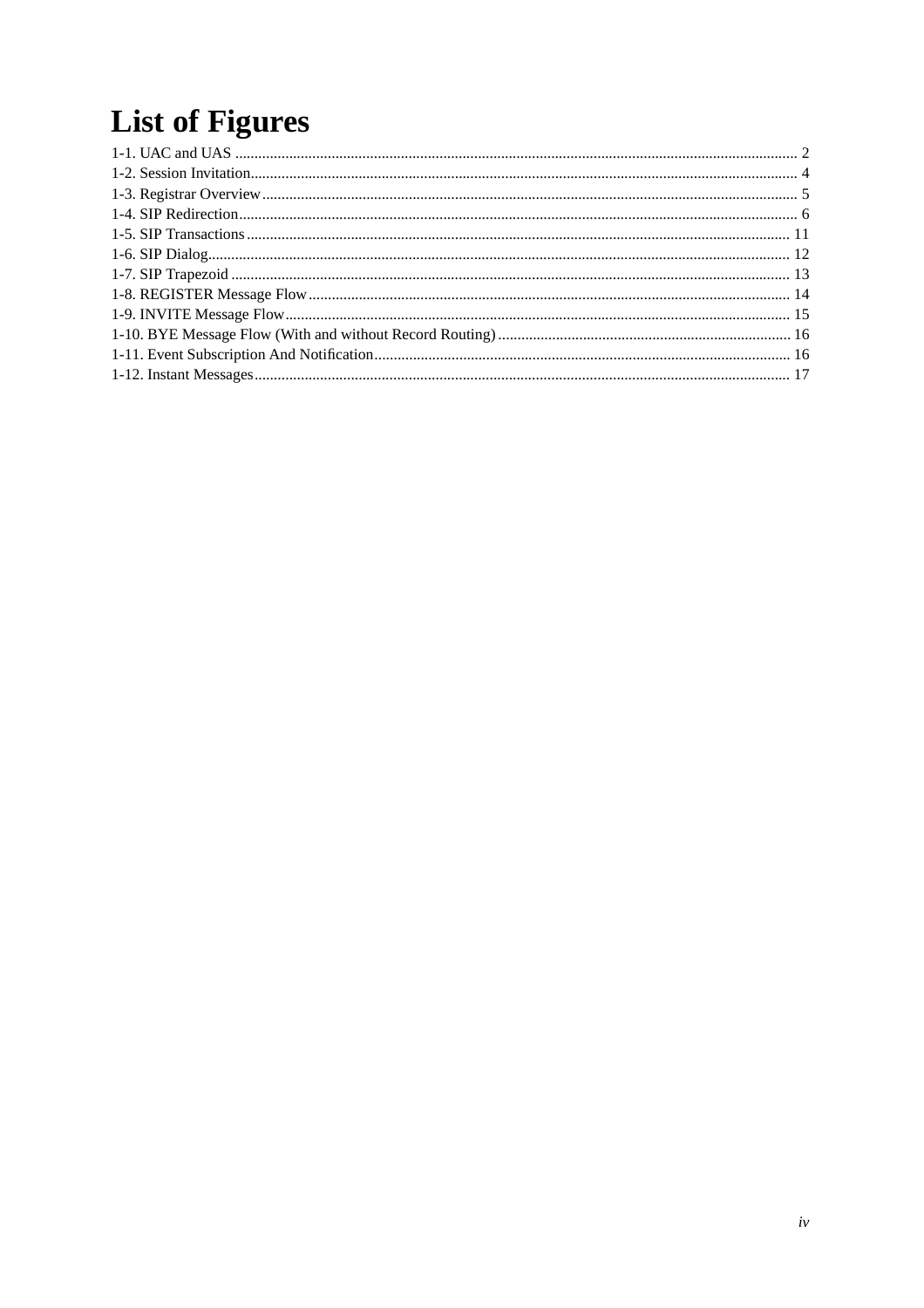## <span id="page-4-1"></span><span id="page-4-0"></span>**Chapter 1. SIP Introduction**

## **1.1. Purpose of SIP**

SIP stands for Session Initiation Protocol. It is an application-layer control protocol which has been developed and designed within the IETF (http://www.ietf.org). The protocol has been designed with easy implementation, good scalability, and flexibility in mind.

The specification is available in form of several RFCs, the most important one is RFC3261 (http://www.ietf.org/rfc/rfc3261.txt) which contains the core protocol specification. The protocol is used for creating, modifying, and terminating sessions with one or more participants. By sessions we understand a set of senders and receivers that communicate and the state kept in those senders and receivers during the communication. Examples of a session can include Internet telephone calls, distribution of multimedia, multimedia conferences, distributed computer games, etc.

SIP is not the only protocol that the communicating devices will need. It is not meant to be a general purpose protocol. Purpose of SIP is just to make the communication possible, the communication itself must be achieved by another means (and possibly another protocol). Two protocols that are most often used along with SIP are RTP and SDP. RTP protocol is used to carry the real-time multimedia data (including audio, video, and text), the protocol makes it possible to encode and split the data into packets and transport such packets over the Internet. Another important protocol is SDP, which is used to describe and encode capabilities of session participants. Such a description is then used to negotiate the characteristics of the session so that all the devices can participate (that includes, for example, negotiation of codecs used to encode media so all the participants will be able to decode it, negotiation of transport protocol used and so on).

SIP has been designed in conformance with the Internet model. It is an end-to-end oriented signalling protocol which means, that all the logic is stored in end devices (except routing of SIP messages). State is also stored in end-devices only, there is no single point of failure and networks designed this way scale well. The price that we have to pay for the distributiveness and scalability is higher message overhead, caused by the messages being sent end-to-end.

It is worth of mentioning that the end-to-end concept of SIP is a significant divergence from regular PSTN (Public Switched Telephone Network) where all the state and logic is stored in the network and end devices (telephones) are very primitive. Aim of SIP is to provide the same functionality that the traditional PSTNs have, but the end-to-end design makes SIP networks much more powerful and open to the implementation of new services that can be hardly implemented in the traditional PSTNs.

<span id="page-4-2"></span>SIP is based on HTTP protocol. The HTTP protocol inherited format of message headers from RFC822 (http://www.ietf.org/rfc/rfc822.txt). HTTP is probably the most successful and widely used protocol in the Internet. It tries to combine the best of the both. In fact, HTTP can be classified as a signalling protocol too, because user agents use the protocol to tell a HTTP server in which documents they are interested in. SIP is used to carry the description of session parameters, the description is encoded into a document using SDP. Both protocols (HTTP and SIP) have inherited encoding of message headers from RFC822 (http://www.ietf.org/rfc/rfc822.txt). The encoding has proven to be robust and flexible over the years.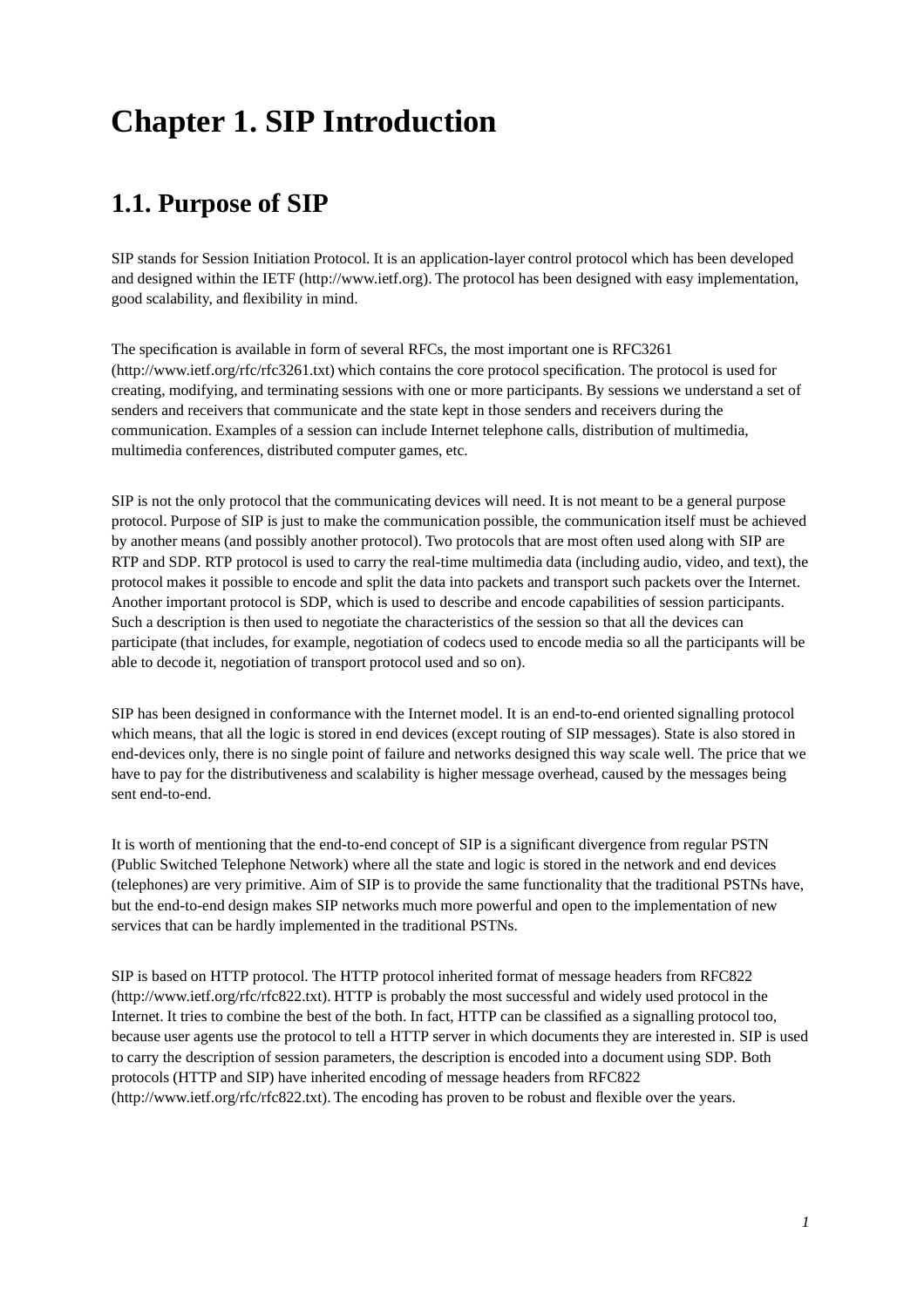## **1.2. SIP URI**

SIP entities are identified using SIP URI (Uniform Resource Identifier). A SIP URI has form of sip:username@domain, for instance, sip:joe@company.com. As we can see, SIP URI consists of username part and domain name part delimited by @ (at) character. SIP URIs are similar to e-mail addresses, it is, for instance, possible to use the same URI for e-mail and SIP communication, such URIs are easy to remember.

## <span id="page-5-0"></span>**1.3. SIP Network Elements**

Although in the simplest configuration it is possible to use just two user agents that send SIP messages directly to each other, a typical SIP network will contain more than one type of SIP elements. Basic SIP elements are user agents, proxies, registrars, and redirect servers. We will briefly describe them in this section.

<span id="page-5-1"></span>Note that the elements, as presented in this section, are often only logical entities. It is often profitable to co-locate them together, for instance, to increase the speed of processing, but that depends on a particular implementation and configuration.

## **1.3.1. User Agents**

Internet end points that use SIP to find each other and to negotiate a session characteristics are called *user agents*. User agents usually, but not necessarily, reside on a user's computer in form of an application--this is currently the most widely used approach, but user agents can be also cellular phones, PSTN gateways, PDAs, automated IVR systems and so on.

User agents are often reffered to as *User Agent Server* (UAS) and *User Agent Client* (UAC). UAS and UAC are logical entities only, each user agent contains a UAC and UAS. UAC is the part of the user agent that sends requests and receives responses. UAS is the part of the user agent that receives requests and sends responses.

Because a user agent contains both UAC and UAS, we often say that a user agent behaves like a UAC or UAS. For instance, caller's user agent behaves like UAC when it sends an INVITE requests and receives responses to the request. Callee's user agent behaves like a UAS when it receives the INVITE and sends responses.

<span id="page-5-2"></span>But this situation changes when the callee decides to send a BYE and terminate the session. In this case the callee's user agent (sending BYE) behaves like UAC and the caller's user agent behaves like UAS.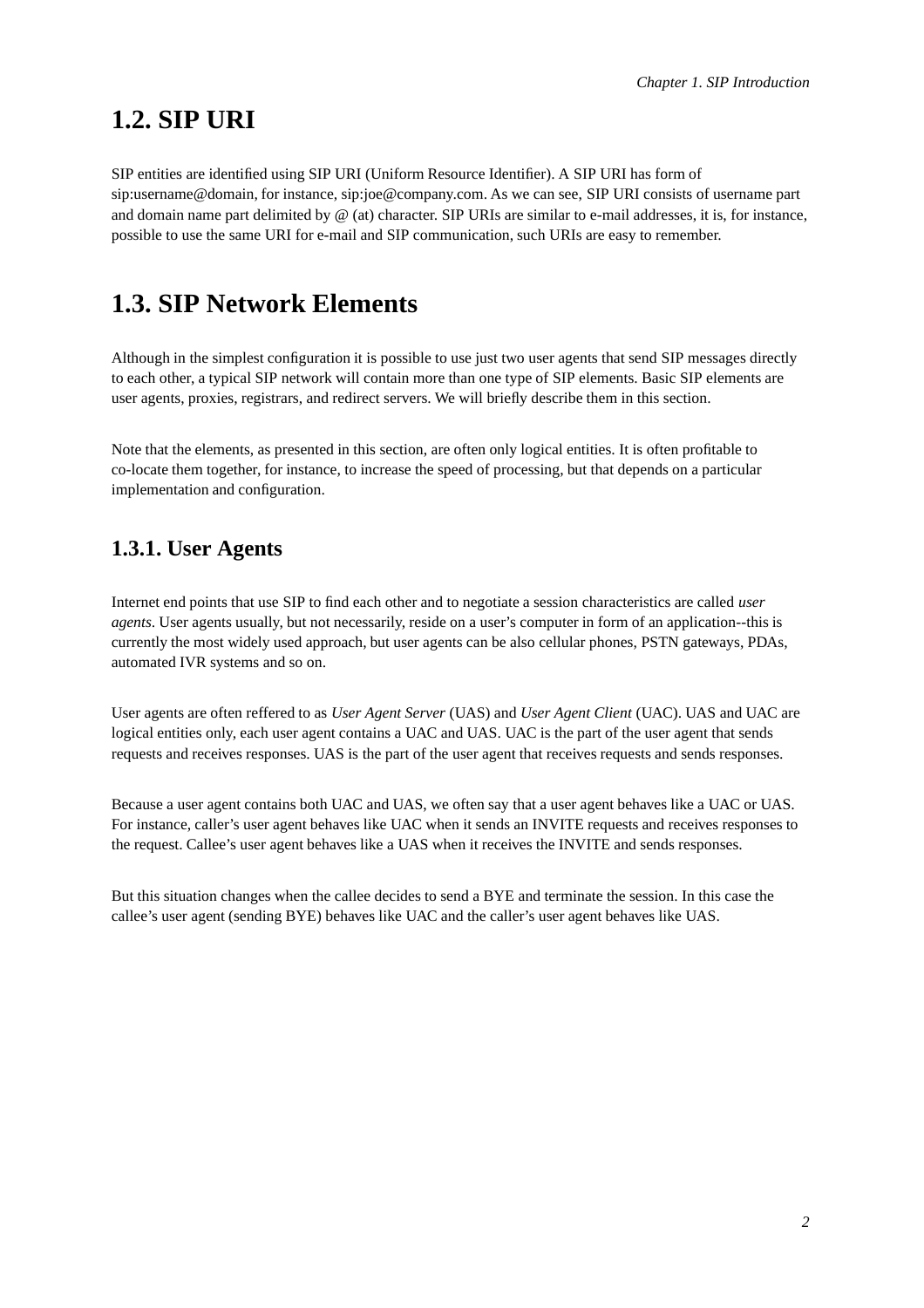

#### **Figure 1-1. UAC and UAS**

[Figure](#page-5-2) 1-1 shows three user agents and one stateful forking proxy. Each user agent contains UAC and UAS. The part of the proxy that receives the INVITE from the caller in fact acts as a UAS. When forwarding the request statefully the proxy creates two UACs, each of them is responsible for one branch.

<span id="page-6-0"></span>In our example callee B picked up and later when he wants to tear down the call it sends a BYE. At this time the user agent that was previously UAS becomes a UAC and vice versa.

## **1.3.2. Proxy Servers**

In addition to that SIP allows creation of an infrastructure of network hosts called *proxy servers*. User agents can send messages to a proxy server. Proxy servers are very important entities in the SIP infrastructure. They perform routing of a session invitations according to invitee's current location, authentication, accounting and many other important functions.

The most important task of a proxy server is to route session invitations "closer" to callee. The session invitation will usually traverse a set of proxies until it finds one which knows the actual location of the callee. Such a proxy will forward the session invitation directly to the callee and the callee will then accept or decline the session invitation.

There are two basic types of SIP proxy servers--stateless and stateful.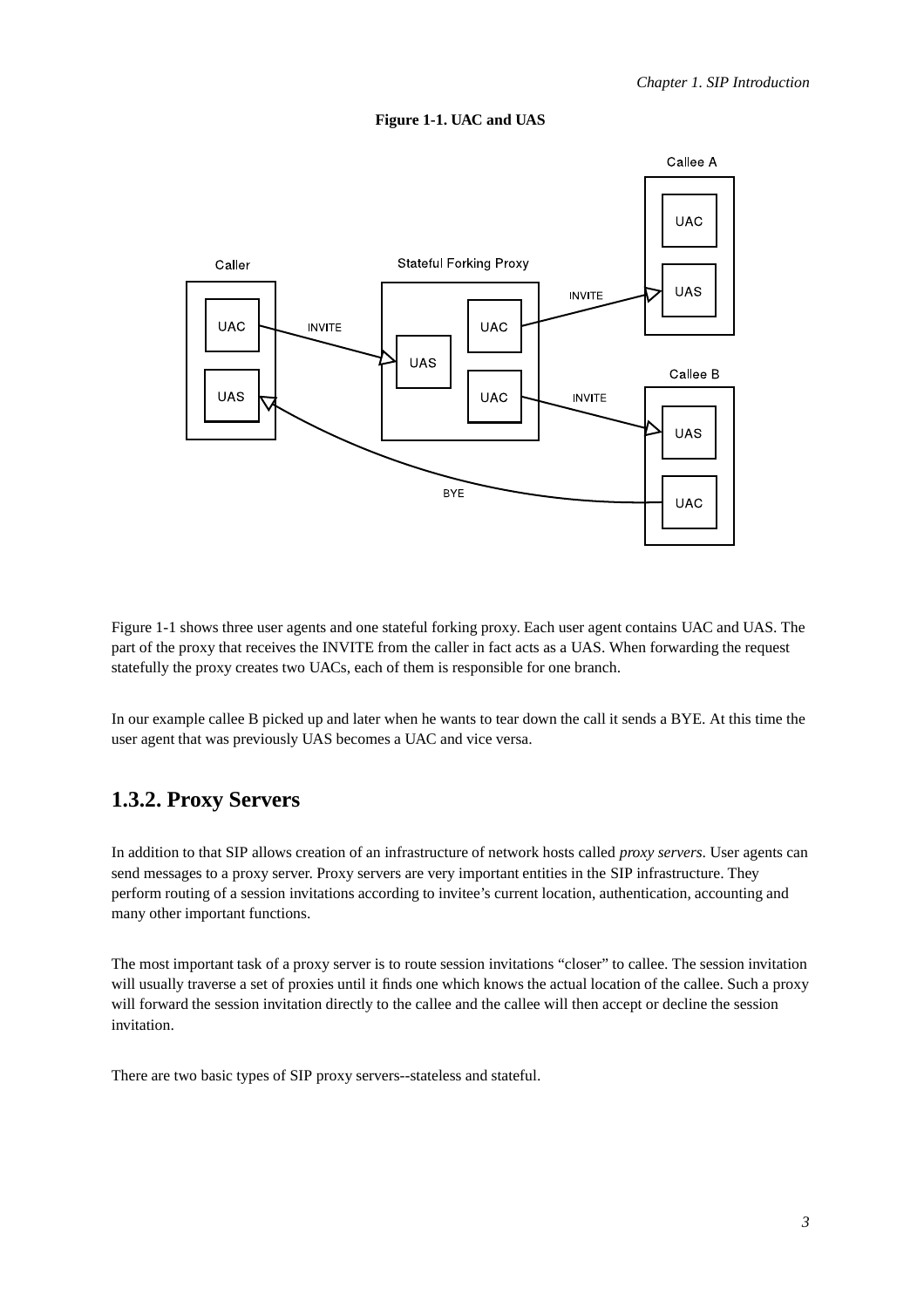### **1.3.2.1. Stateless Servers**

Stateless server are simple message forwarders. They forward messages independently of each other. Although messages are usually arranged into transactions (see [Section](#page-13-0) 1.5), stateless proxies do not take care of transactions.

Stateless proxies are simple, but faster than stateful proxy servers. They can be used as simple load balancers, message translators and routers. One of drawbacks of stateless proxies is that they are unable to absorb retransmissions of messages and perform more advanced routing, for instance, forking or recursive traversal.

### **1.3.2.2. Stateful Servers**

Stateful proxies are more complex. Upon reception of a request, stateful proxies create a state and keep the state until the transaction finishes. Some transactions, especially those created by INVITE, can last quite long (until callee picks up or declines the call). Because stateful proxies must maintain the state for the duration of the transactions, their performance is limited.

The ability to associate SIP messages into transactions gives stateful proxies some interesting features. Stateful proxies can perform forking, that means upon reception of a message two or more messages will be sent out.

Stateful proxies can absorb retransmissions because they know, from the transaction state, if they have already received the same message (stateless proxies cannot do the check because they keep no state).

Stateful proxies can perform more complicated methods of finding a user. It is, for instance, possible to try to reach user's office phone and when he doesn't pick up then the call is redirected to his cell phone. Stateless proxies can't do this because they have no way of knowing how the transaction targeted to the office phone finished.

Most SIP proxies today are stateful because their configuration is usually very complex. They often perform accounting, forking, some sort of NAT traversal aid and all those features require a stateful proxy.

### **1.3.2.3. Proxy Server Usage**

<span id="page-7-0"></span>A typical configuration is that each centrally administered entity (a company, for instance) has it's own SIP proxy server which is used by all user agents in the entity. Let's suppose that there are two companies A and B and each of them has it's own proxy server. [Figure](#page-7-0) 1-2 shows how a session invitation from employee Joe in company A will reach employee Bob in company B.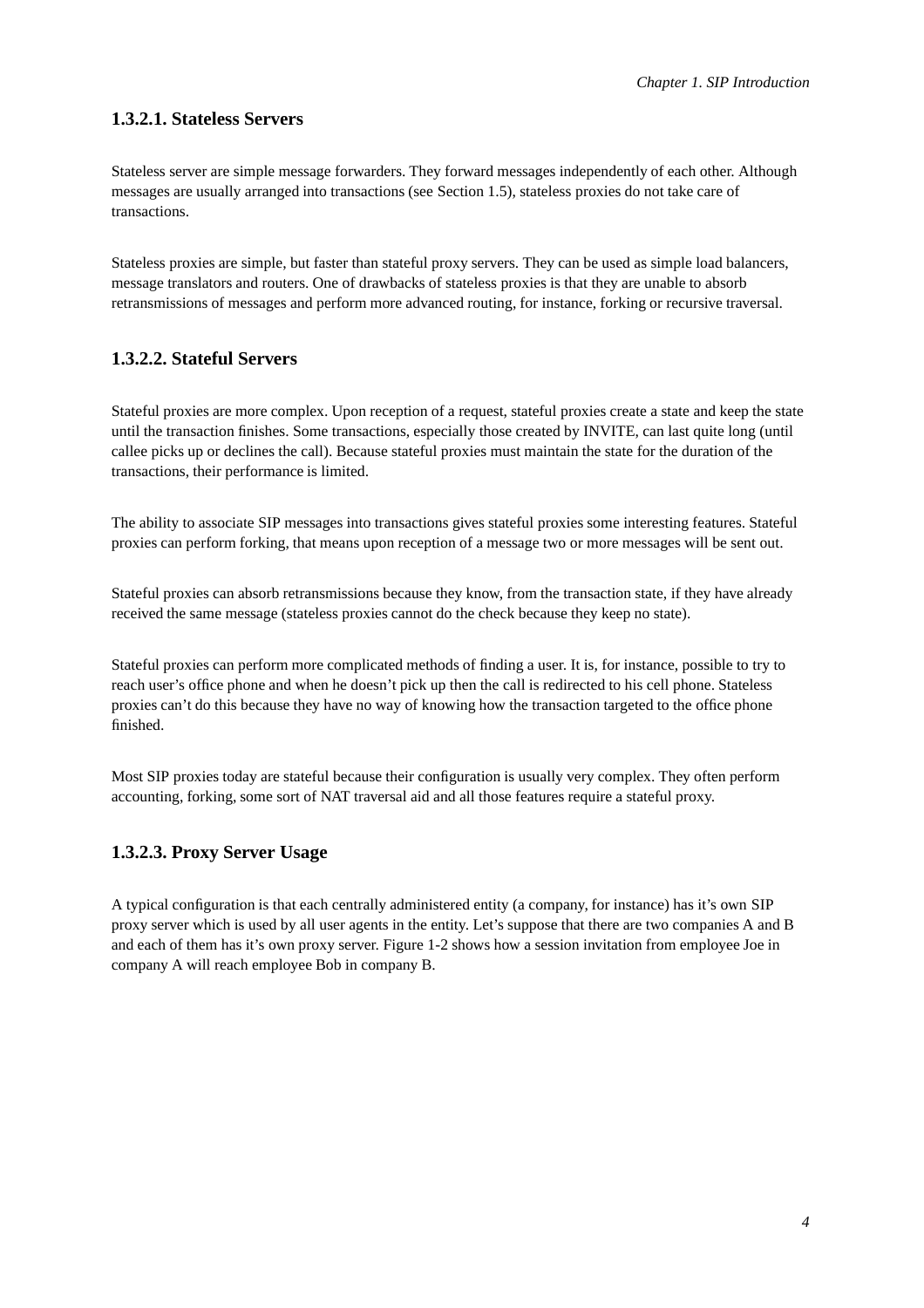

#### **Figure 1-2. Session Invitation**

User Joe uses address sip:bob@b.com to call Bob. Joe's user agent doesn't know how to route the invitation itself but it is configured to send all outbound traffic to the company SIP proxy server proxy.a.com. The proxy server figures out that user sip:bob@b.com is in a different company so it will look up B's SIP proxy server and send the invitation there. B's proxy server can be either preconfigured at proxy.a.com or the proxy will use DNS SRV records to find B's proxy server. The invitation reaches proxy.bo.com. The proxy knows that Bob is currently sitting in his office and is reachable through phone on his desk, which has IP address 1.2.3.4, so the proxy will send the invitation there.

### <span id="page-8-0"></span>**1.3.3. Registrar**

We mentioned that the SIP proxy at proxy.b.com knows current Bob's location but haven't mentioned yet how a proxy can learn current location of a user. Bob's user agent (SIP phone) must register with a *registrar*. The registrar is a special SIP entity that receives registrations from users, extracts information about their current location (IP address, port and username in this case) and stores the information into location database. Purpose of the location database is to map sip:bob@b.com to something like sip:bob@1.2.3.4:5060. The location database is then used by B's proxy server. When the proxy receives an invitation for sip:bob@b.com it will search the location database. It finds sip:bob@1.2.3.4:5060 and will send the invitation there. A registrar is very often a logical entity only. Because of their tight coupling with proxies registrars, are usually co-located with proxy servers.

<span id="page-8-1"></span>[Figure](#page-8-1) 1-3 shows a typical SIP registration. A REGISTER message containing Address of Record sip:jan@iptel.org and contact address sip:jan@1.2.3.4:5060 where 1.2.3.4 is IP address of the phone, is sent to the registrar. The registrar extracts this information and stores it into the location database. If everything went well then the registrar sends a 200 OK response to the phone and the process of registration is finished.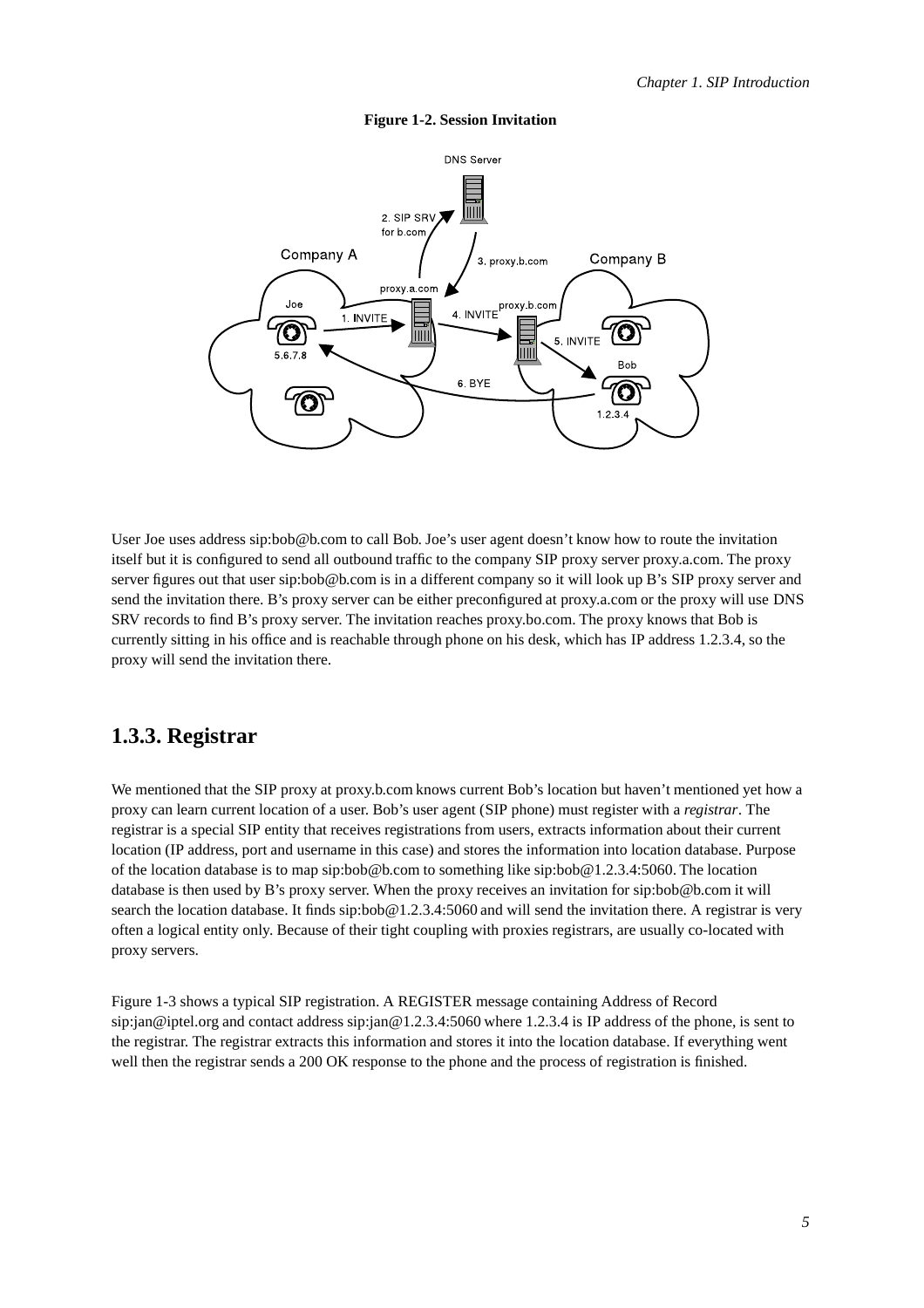

#### **Figure 1-3. Registrar Overview**

<span id="page-9-0"></span>Each registration has a limited lifespan. Expires header field or expires parameter of Contact header field determines for how long is the registration valid. The user agent must refresh the registration within the lifespan otherwise it will expire and the user will become unavailable.

### **1.3.4. Redirect Server**

The entity that receives a request and sends back a reply containing a list of the current location of a particular user is called *redirect server*. A redirect server receives requests and looks up the intended recipient of the request in the location database created by a registrar. It then creates a list of current locations of the user and sends it to the request originator in a response within 3xx class.

<span id="page-9-1"></span>The originator of the request then extracts the list of destinations and sends another request directly to them. [Figure](#page-9-1) 1-4 shows a typical redirection.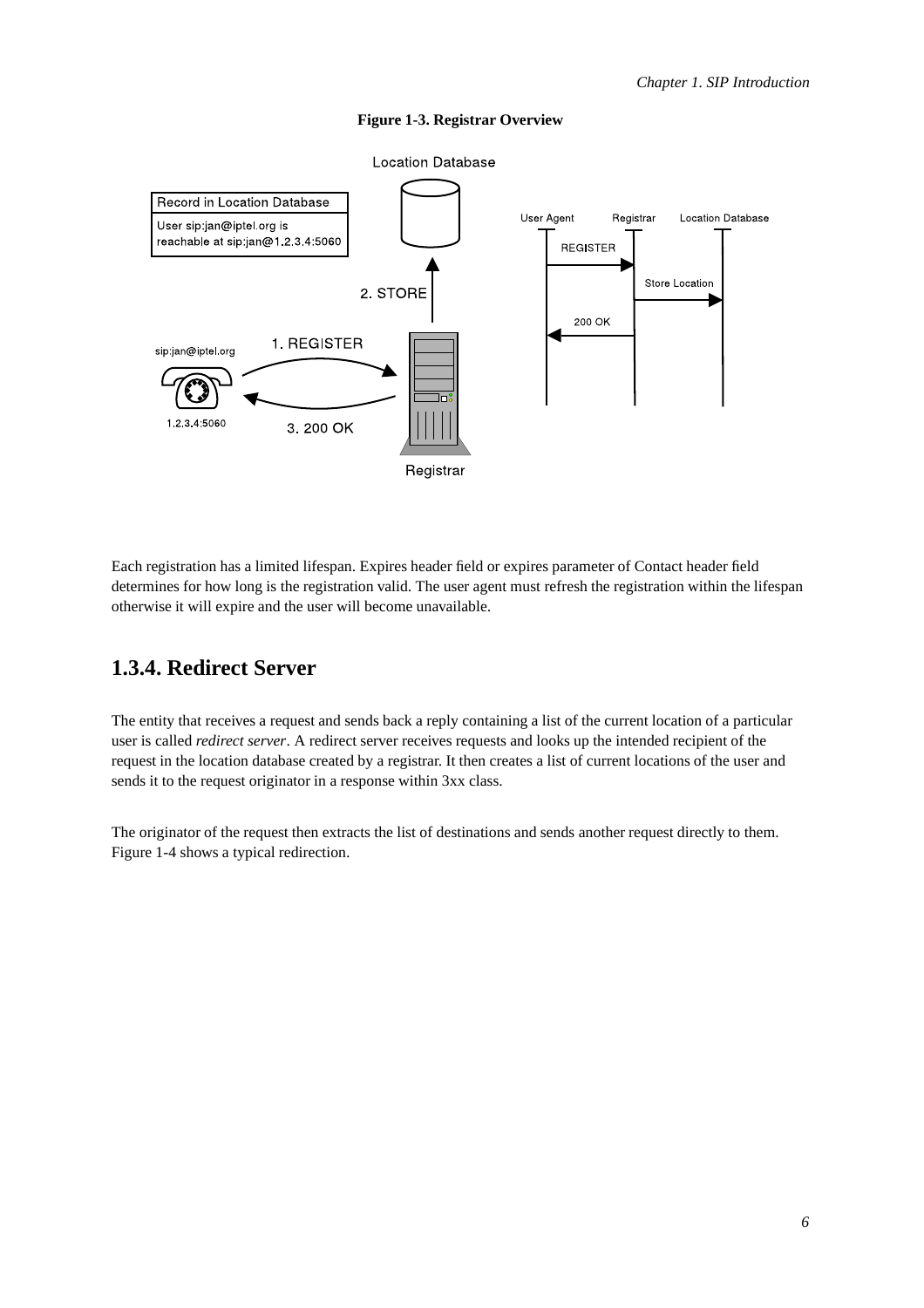

#### **Figure 1-4. SIP Redirection**

## <span id="page-10-0"></span>**1.4. SIP Messages**

Communication using SIP (often called signalling) comprises of series of *messages*. Messages can be transported independently by the network. Usually they are transported in a separate UDP datagram each. Each message consist of "first line", message header, and message body. The first line identifies type of the message. There are two types of messages--*requests* and *responses*. Requests are usually used to initiate some action or inform recipient of the request of something. Replies are used to confirm that a request was received and processed and contain the status of the processing.

#### A typical SIP request looks like this:

```
INVITE sip:7170@iptel.org SIP/2.0
Via: SIP/2.0/UDP 195.37.77.100:5040;rport
Max-Forwards: 10
From: "jiri" <sip:jiri@iptel.org>;tag=76ff7a07-c091-4192-84a0-d56e91fe104f
To: <sip:jiri@bat.iptel.org>
Call-ID: d10815e0-bf17-4afa-8412-d9130a793d96@213.20.128.35
CSeq: 2 INVITE
Contact: <sip:213.20.128.35:9315>
User-Agent: Windows RTC/1.0
Proxy-Authorization: Digest username="jiri", realm="iptel.org",
 algorithm="MD5", uri="sip:jiri@bat.iptel.org",
 nonce="3cef753900000001771328f5ae1b8b7f0d742da1feb5753c",
 response="53fe98db10e1074
b03b3e06438bda70f"
Content-Type: application/sdp
Content-Length: 451
v=0o=jku2 0 0 IN IP4 213.20.128.35
s=session
c=IN IP4 213.20.128.35
b=CT:1000
```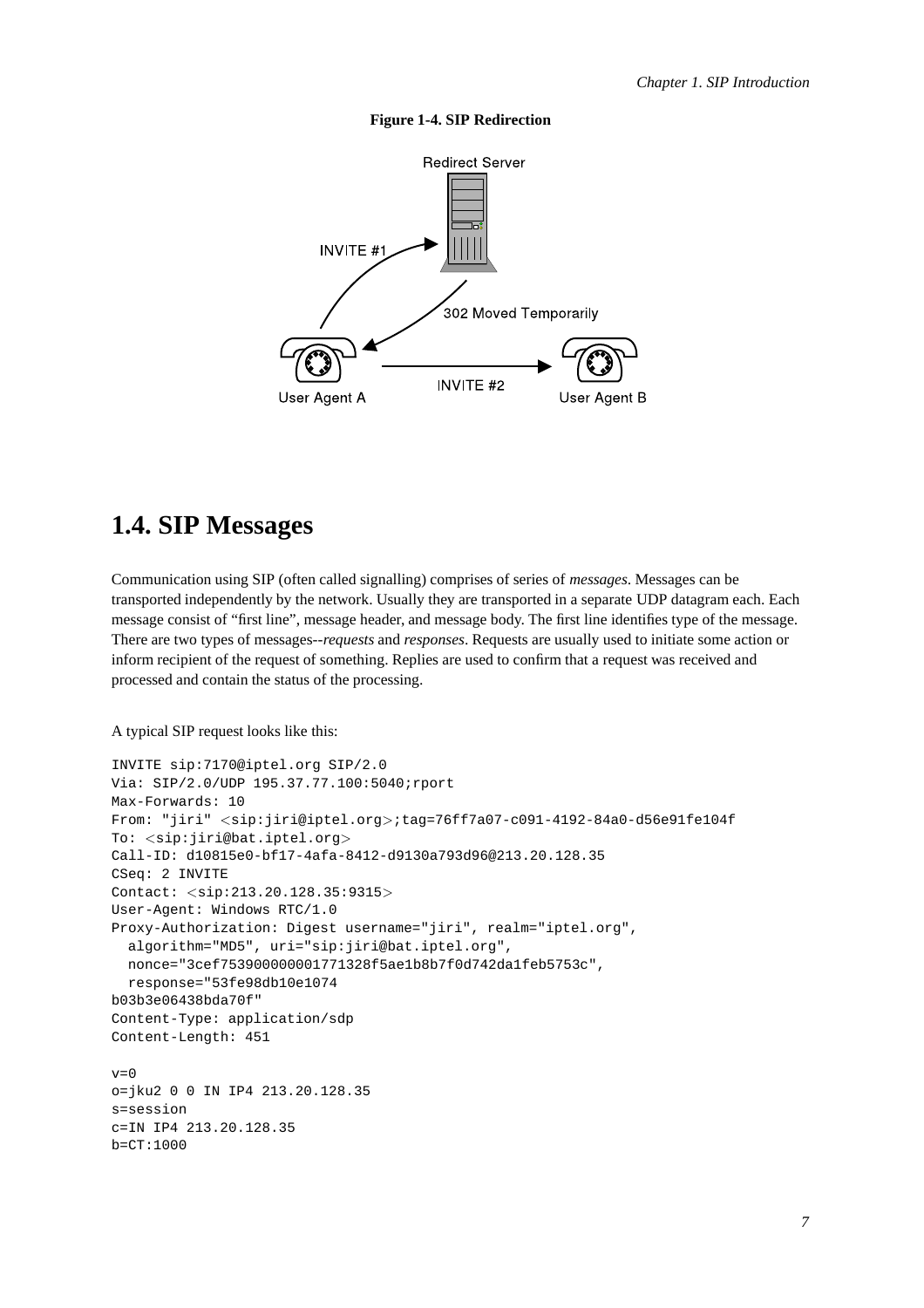$t=0$  0 m=audio 54742 RTP/AVP 97 111 112 6 0 8 4 5 3 101 a=rtpmap:97 red/8000 a=rtpmap:111 SIREN/16000 a=fmtp:111 bitrate=16000 a=rtpmap:112 G7221/16000 a=fmtp:112 bitrate=24000 a=rtpmap:6 DVI4/16000 a=rtpmap:0 PCMU/8000 a=rtpmap:4 G723/8000 a=rtpmap: 3 GSM/8000 a=rtpmap:101 telephone-event/8000 a=fmtp:101 0-16

The first line tells us that this is INVITE message which is used to establish a session. The URI on the first line--sip:7170@iptel.org is called *Request URI* and contains URI of the next hop of the message. In this case it will be host iptel.org.

A SIP request can contain one or more Via header fields which are used to record path of the request. They are later used to route SIP responses exactly the same way. The INVITE message contains just one Via header field which was created by the user agent that sent the request. From the Via field we can tell that the user agent is running on host 195.37.77.100 and port 5060.

From and To header fields identify initiator (caller) and recipient (callee) of the invitation (just like in SMTP where they identify sender and recipient of a message). From header field contains a tag parameter which serves as a dialog identifier and will be described in [Section](#page-15-0) 1.6.

Call-ID header field is a dialog identifier and it's purpose is to identify messages belonging to the same call. Such messages have the same Call-ID identifier. CSeq is used to maintain order of requests. Because requests can be sent over an unreliable transport that can re-order messages, a sequence number must be present in the messages so that recipient can identify retransmissions and out of order requests.

Contact header field contains IP aaddress and port on which the sender is awaiting further requests sent by callee. Other header fields are not important and will be not described here.

<span id="page-11-0"></span>Message header is delimited from message body by an empty line. Message body of the INVITE request contains a description of the media type accepted by the sender and encoded in SDP.

## **1.4.1. SIP Requests**

We have described how an INVITE request looks like and said that the request is used to invite a callee to a session. Other important requests are:

• *ACK*--This message acknowledges receipt of a final response to INVITE. Establishing of a session utilizes 3-way hand-shaking due to asymmetric nature of the invitation. It may take a while before the callee accepts or declines the call so the callee's user agent periodically retransmits a positive final response until it receives an ACK (which indicates that the caller is still there and ready to communicate).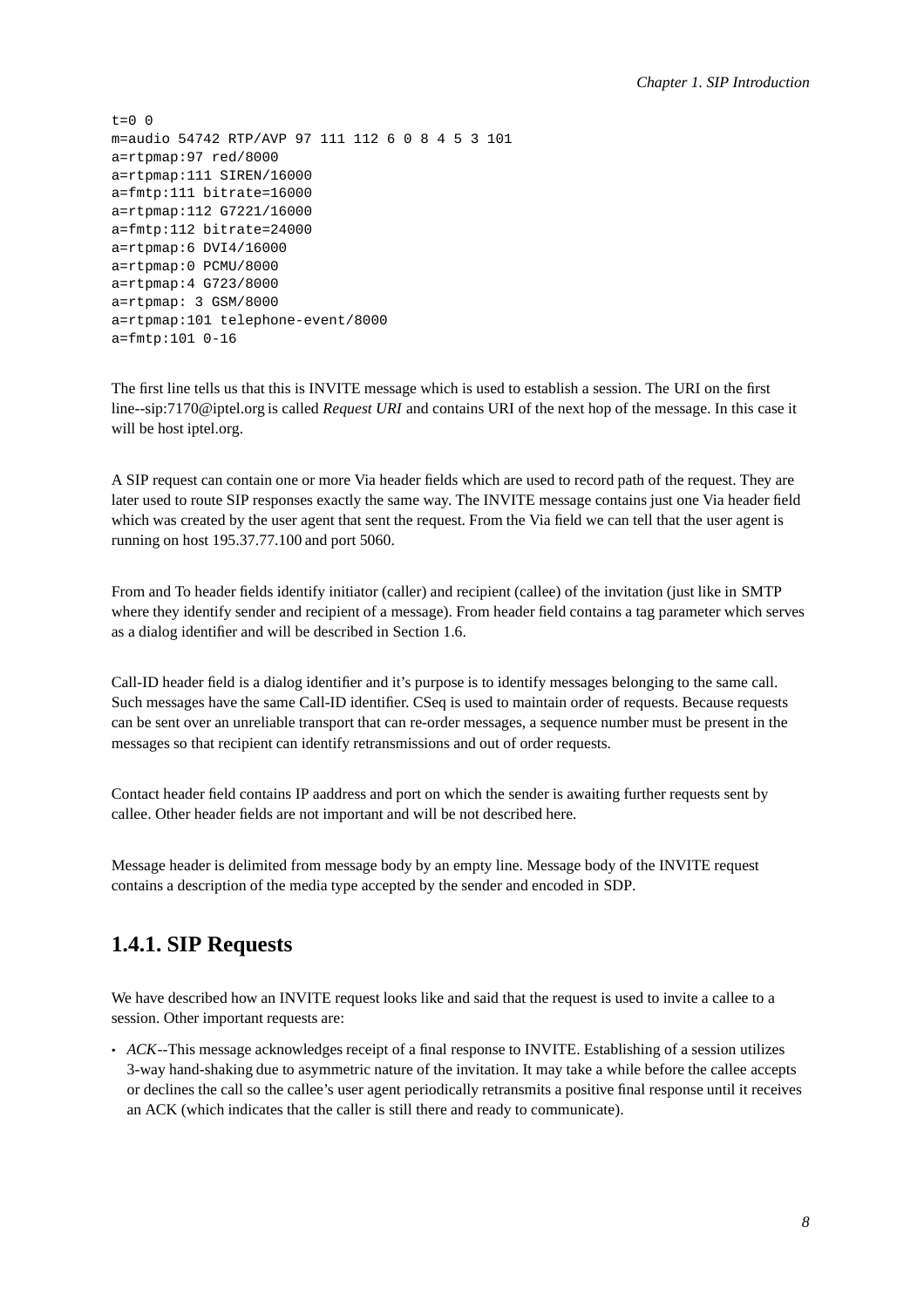- *BYE*--Bye messages are used to tear down multimedia sessions. A party wishing to tear down a session sends a BYE to the other party.
- *CANCEL*--Cancel is used to cancel not yet fully established session. It is used when the callee hasn't replied with a final response yet but the caller wants to abort the call (typically when a callee doesn't respond for some time).
- *REGISTER*--Purpose of REGISTER request is to let registrar know of current user's location. Information about current IP address and port on which a user can be reached is carried in REGISTER messages. Registrar extracts this information and puts it into a location database. The database can be later used by SIP proxy servers to route calls to the user. Registrations are time-limited and need to be periodically refreshed.

<span id="page-12-0"></span>The listed requests usually have no message body because it is not needed in most situations (but can have one). In addition to that many other request types have been defined but their description is out of the scope of this document.

### **1.4.2. SIP Responses**

When a user agent or proxy server receives a request it send a reply. Each request must be replied except ACK requests which trigger no replies.

A typical reply looks like this:

```
SIP/2.0 200 OK
Via: SIP/2.0/UDP 192.168.1.30:5060;received=66.87.48.68
From: sip:sip2@iptel.org
To: sip:sip2@iptel.org;tag=794fe65c16edfdf45da4fc39a5d2867c.b713
Call-ID: 2443936363@192.168.1.30
CSeq: 63629 REGISTER
Contact: <sip:sip2@66.87.48.68:5060;transport=udp>;q=0.00;expires=120
Server: Sip EXpress router (0.8.11pre21xrc (i386/linux))
Content-Length: 0
Warning: 392 195.37.77.101:5060 "Noisy feedback tells:
   pid=5110 req_src_ip=66.87.48.68 req_src_port=5060 in_uri=sip:iptel.org
    out_uri=sip:iptel.org via_cnt==1"
```
As we can see, responses are very similar to the requests, except for the first line. The first line of response contains protocol version (SIP/2.0), reply code, and reason phrase.

The *reply code* is an integer number from 100 to 699 and indicates type of the response. There are 6 classes of responses:

• *1xx* are *provisional* responses. A provisional response is response that tells to its recipient that the associated request was received but result of the processing is not known yet. Provisional responses are sent only when the processing doesn't finish immediately. The sender must stop retransmitting the request upon reception of a provisional response.

Typically proxy servers send responses with code 100 when they start processing an INVITE and user agents send responses with code 180 (Ringing) which means that the callee's phone is ringing.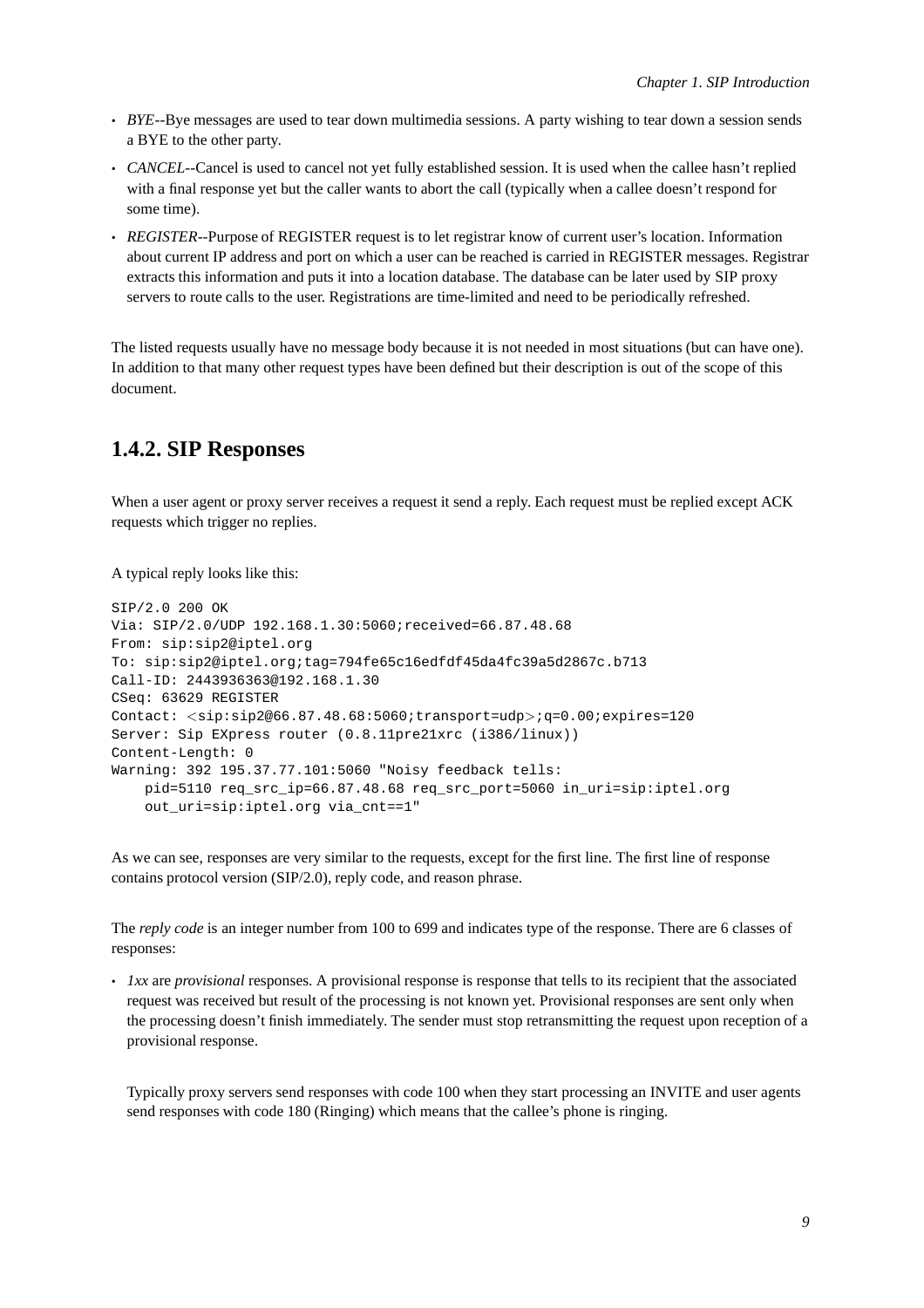• *2xx* responses are *positive final* responses. A final response is the ultimate response that the originator of the request will ever receive. Therefore final responses express result of the processing of the associated request. Final responses also terminate transactions. Responses with code from 200 to 299 are positive responses that means that the request was processed successfully and accepted. For instance a 200 OK response is sent when a user accepts invitation to a session (INVITE request).

A UAC may receive several 200 messages to a single INVITE request. This is because a forking proxy (described later) can fork the request so it will reach several UAS and each of them will accept the invitation. In this case each response is distinguished by the tag parameter in To header field. Each response represents a distinct dialog with unambiguous dialog identifier.

- *3xx* responses are used to redirect a caller. A redirection response gives information about the user's new location or an alternative service that the caller might use to satisfy the call. Redirection responses are usually sent by proxy servers. When a proxy receives a request and doesn't want or can't process it for any reason, it will send a redirection response to the caller and put another location into the response which the caller might want to try. It can be the location of another proxy or the current location of the callee (from the location database created by a registrar). The caller is then supposed to re-send the request to the new location. 3xx responses are final.
- *4xx* are *negative final* responses. a 4xx response means that the problem is on the sender's side. The request couldn't be processed because it contains bad syntax or cannot be fulfilled at that server.
- *5xx* means that the problem is on server's side. The request is apparently valid but the server failed to fulfill it. Clients should usually retry the request later.
- *6xx* reply code means that the request cannot be fulfilled at any server. This response is usually sent by a server that has definitive information about a particular user. User agents usually send a 603 Decline response when the user doesn't want to participate in the session.

In addition to the response class the first line also contains *reason phrase*. The code number is intended to be processed by machines. It is not very human-friendly but it is very easy to parse and understand by machines. The reason phrase usually contains a human-readable message describing the result of the processing. A user agent should render the reason phrase to the user.

The request to which a particular response belongs is identified using the CSeq header field. In addition to the sequence number this header field also contains method of corresponding request. In our example it was REGISTER request.

## <span id="page-13-0"></span>**1.5. SIP Transactions**

Although we said that SIP messages are sent independently over the network, they are usually arranged into *transactions* by user agents and certain types of proxy servers. Therefore SIP is said to be a *transactional protocol*.

A transaction is a sequence of SIP messages exchanged between SIP network elements. A transaction consists of one request and all responses to that request. That includes zero or more provisional responses and one or more final responses (remember that an INVITE might be answered by more than one final response when a proxy server forks the request).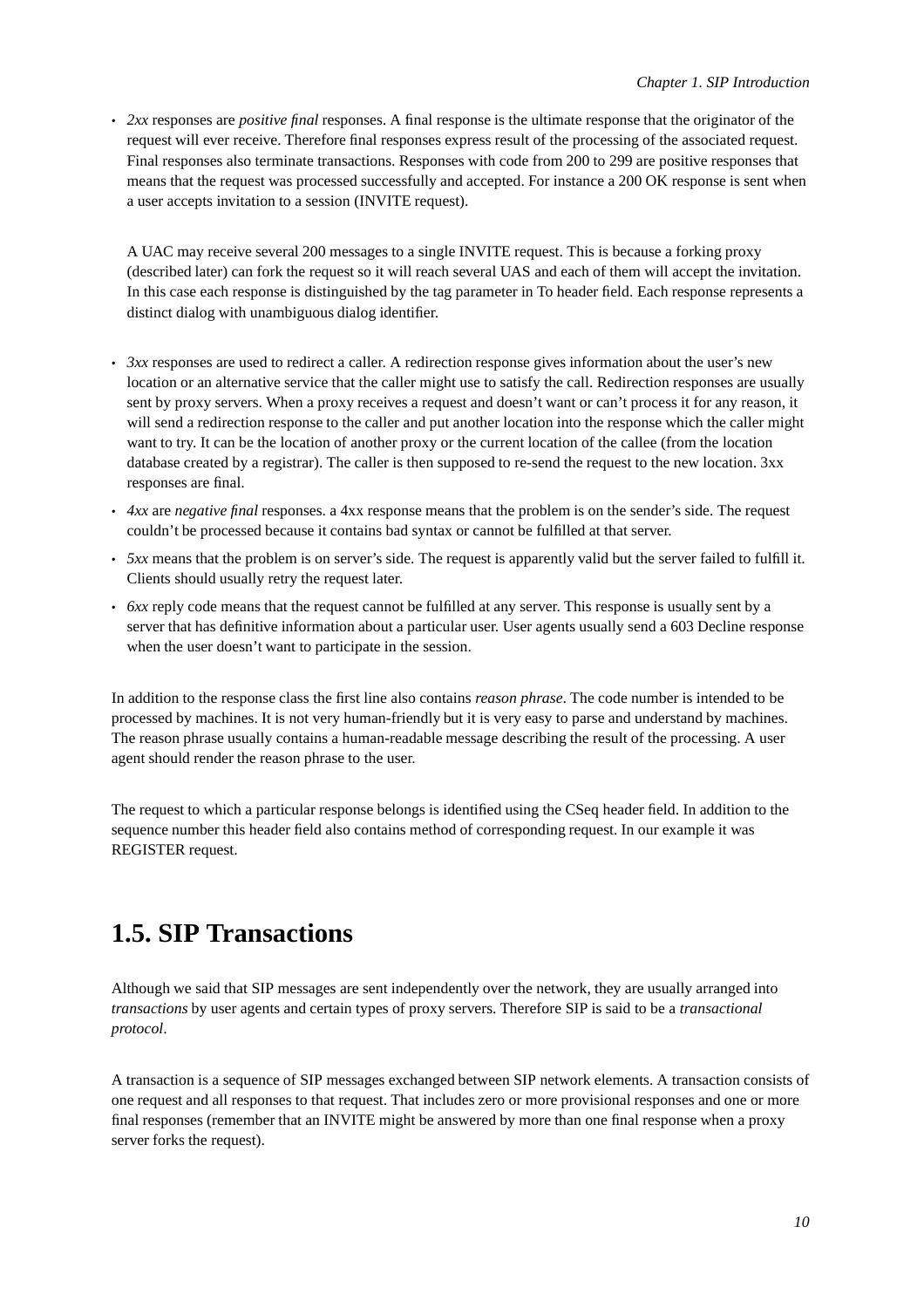If a transaction was initiated by an INVITE request then the same transaction also includes ACK, but only if the final response was not a 2xx response. If the final response was a 2xx response then the ACK is not considered part of the transaction.

As we can see this is quite asymmetric behavior--ACK is part of transactions with a negative final response but is not part of transactions with positive final responses. The reason for this separation is the importance of delivery of all 200 OK messages. Not only that they establish a session, but also 200 OK can be generated by multiple entities when a proxy server forks the request and all of them must be delivered to the calling user agent. Therefore user agents take responsibility in this case and retransmit 200 OK responses until they receive an ACK. Also note that only responses to INVITE are retransmitted !

SIP entities that have notion of transactions are called *stateful*. Such entities usually create a state associated with a transaction that is kept in the memory for the duration of the transaction. When a request or response comes, a stateful entity tries to associate the request (or response) to existing transactions. To be able to do it it must extract a unique transaction identifier from the message and compare it to identifiers of all existing transactions. If such a transaction exists then it's state gets updated from the message.

In the previous SIP RFC2543 (http://www.ietf.org/rfc/rfc2543.txt) the transaction identifier was calculated as hash of all important message header fields (that included To, From, Request-URI and CSeq). This proved to be very slow and complex, during interoperability tests such transaction identifiers used to be a common source of problems.

In the new RFC3261 (http://www.ietf.org/rfc/rfc3261.txt) the way of calculating transaction identifiers was completely changed. Instead of complicated hashing of important header fields a SIP message now includes the identifier directly. Branch parameter of Via header fields contains directly the transaction identifier. This is significant simplification, but there still exist old implementations that don't support the new way of calculating of transaction identifier so even new implementations have to support the old way. They must be backwards compatible.

<span id="page-14-0"></span>[Figure](#page-14-0) 1-5 shows what messages belong to what transactions during a conversation of two user agents.



#### **Figure 1-5. SIP Transactions**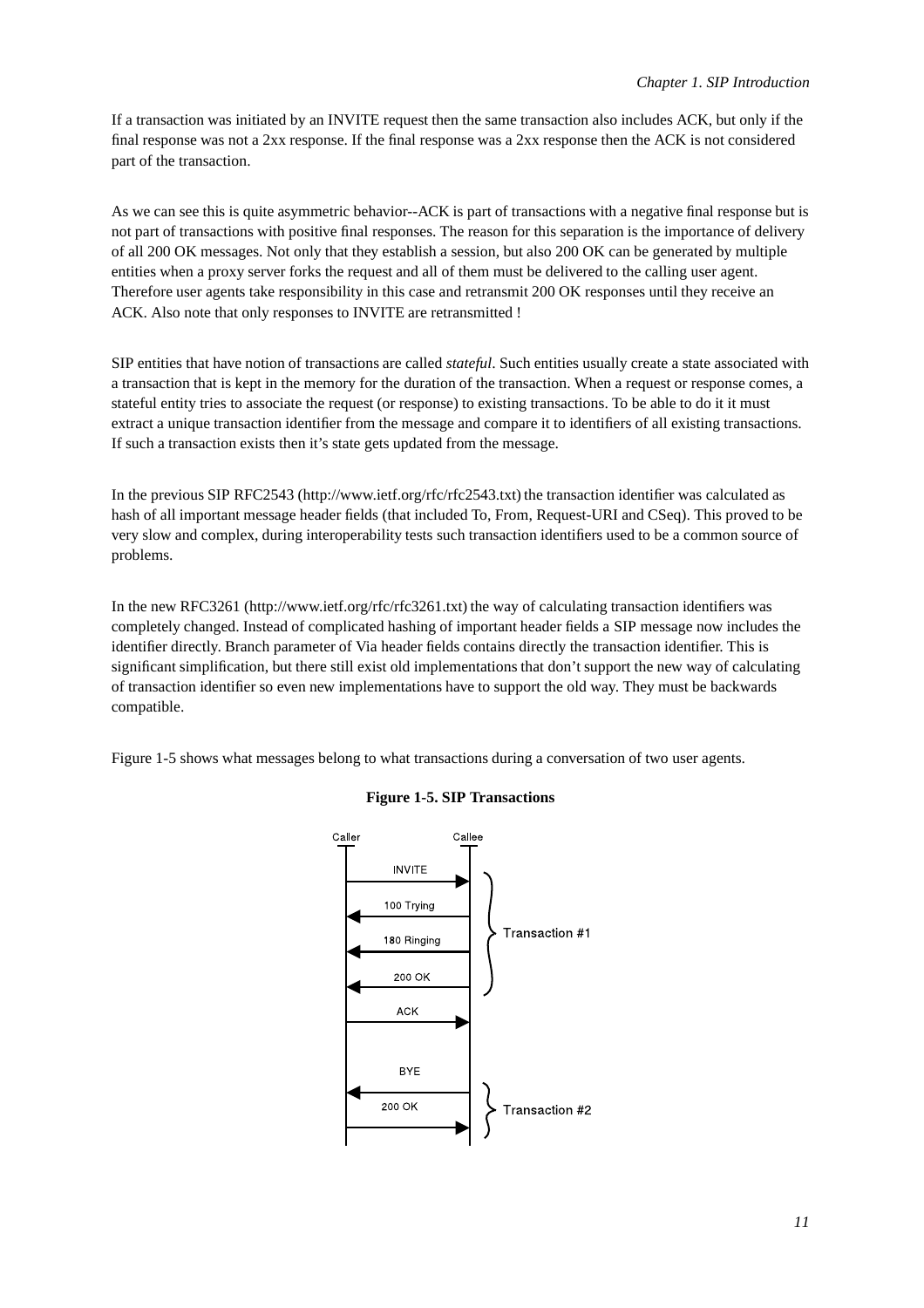## <span id="page-15-0"></span>**1.6. SIP Dialogs**

We have shown what transactions are, that one transaction includes INVITE and it's responses and another transaction includes BYE and it responses when a session is being torn down. But we feel that those two transactions should be somehow related--both of them belong to the same *dialog*. A dialog represents a peer-to-peer SIP relationship between two user agents. A dialog persists for some time and it is very important concept for user agents. Dialogs facilitate proper sequencing and routing of messages between SIP endpoints.

<span id="page-15-1"></span>Dialogs are identified using Call-ID, From tag, and To tag. Messages that have these three identifiers same belong to the same dialog. We have shown that CSeq header field is used to order messages, in fact it is used to order messages within a dialog. The number must be monotonically increased for each message sent within a dialog otherwise the peer will handle it as out of order request or retransmission. In fact, the CSeq number identifies a transaction within a dialog because we have said that requests and associated responses are called transaction. This means that only one transaction in each direction can be active within a dialog. One could also say that a *dialog is a sequence of transactions*. [Figure](#page-15-1) 1-6 extends [Figure](#page-14-0) 1-5 to show which messages belong to the same dialog.



**Figure 1-6. SIP Dialog**

Some messages establish a dialog and some do not. This allows to explicitly express the relationship of messages and also to send messages that are not related to other messages outside a dialog. That is easier to implement because user agent don't have to keep the dialog state.

For instance, INVITE message establishes a dialog, because it will be later followed by BYE request which will tear down the session established by the INVITE. This BYE is sent within the dialog established by the INVITE.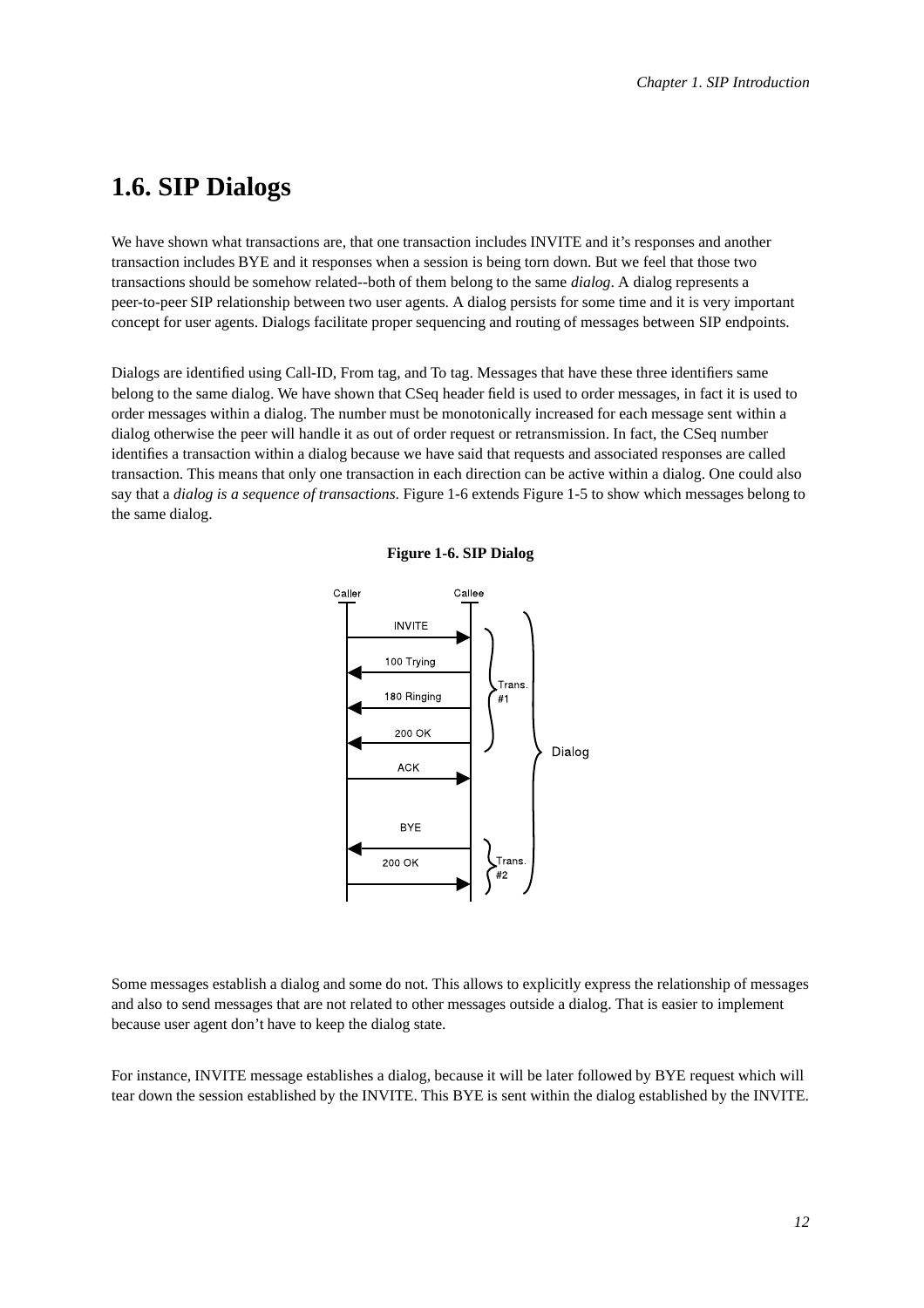<span id="page-16-0"></span>But if a user agent sends a MESSAGE request, such a request doesn't establish any dialog. Any subsequent messages (even MESSAGE) will be sent independently of the previous one.

### **1.6.1. Dialogs Facilitate Routing**

We have said that dialogs are also used to route the messages between user agents, let's describe this a little bit.

Let's suppose that user sip:bob@a.com wants to talk to user sip:pete@b.com. He knows SIP address of the callee (sip:pete@b.com) but this address doesn't say anything about current location of the user--i.e. the caller doesn't know to which host to send the request. Therefore the INVITE request will be sent to a proxy server.

The request will be sent from proxy to proxy until it reaches one that knows current location of the callee. This process is called routing. Once the request reaches the callee, the callee's user agent will create a response that will be sent back to the caller. Callee's user agent will also put Contact header field into the response which will contain the current location of the user. The original request also contained Contact header field which means that both user agents know the current location of the peer.

Because the user agents know location of each other, it is not necessary to send further requests to any proxy--they can be sent directly from user agent to user agent. That's exactly how dialogs facilitate routing.

<span id="page-16-2"></span>Further messages within a dialog are sent directly from user agent to user agent. This is a significant performance improvement because proxies do not see all the messages within a dialog, they are used to route just the first request that establishes the dialog. The direct messages are also delivered with much smaller latency because a typical proxy usually implements complex routing logic. [Figure](#page-16-2) 1-7 contains an example of a message within a dialog (BYE) that bypasses the proxies.

<span id="page-16-1"></span>

#### **Figure 1-7. SIP Trapezoid**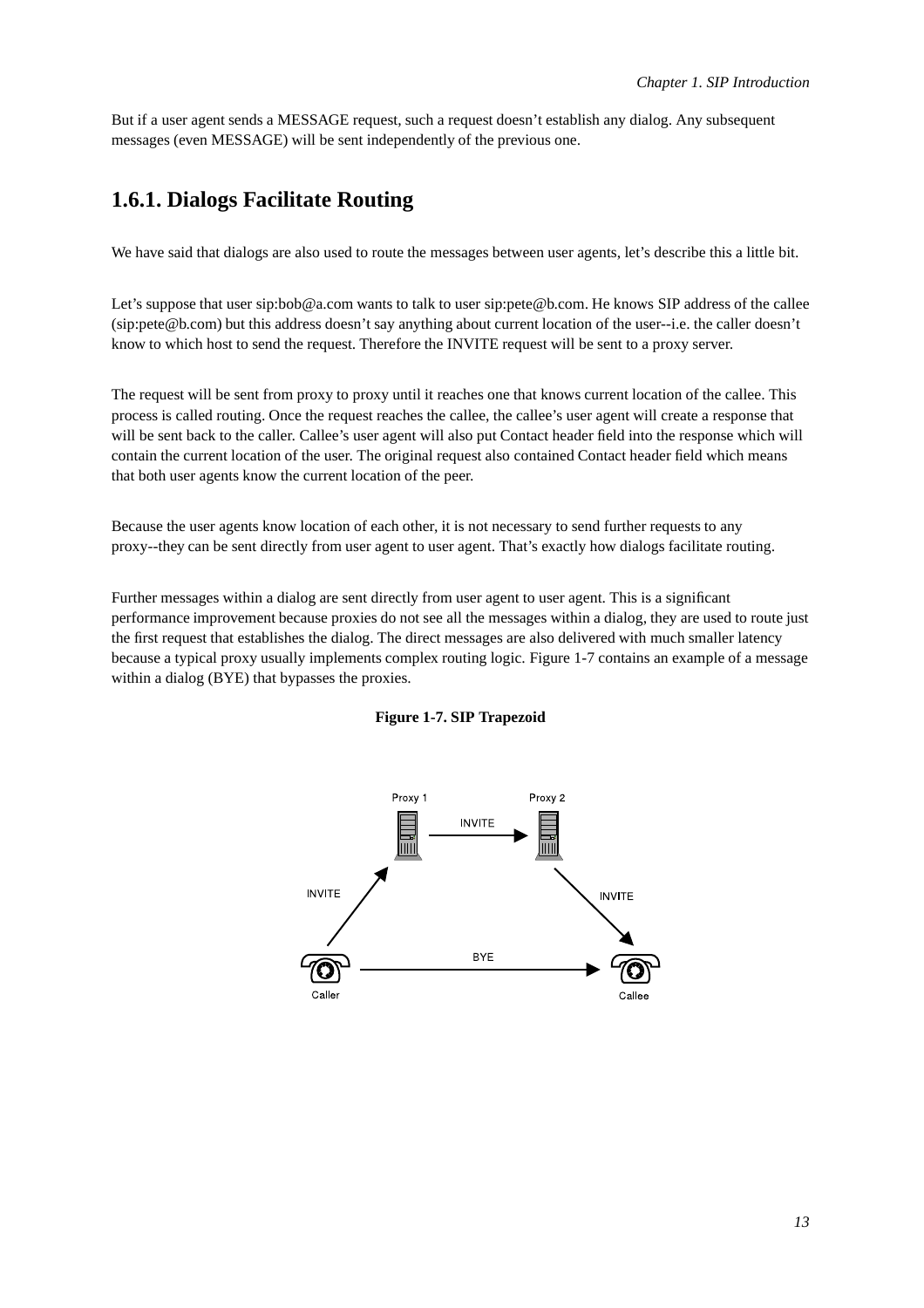## **1.6.2. Dialog Identifiers**

We have already shown that dialog identifiers consist of three parts, Call-Id, From tag, and To tag, but it is not that clear why are dialog identifiers created exactly this way and who contributes which part.

Call-ID is so called *call identifier*. It must be a unique string that identifies a call. A call consists of one or more dialogs. Multiple user agents may respond to a request when a proxy along the path forks the request. Each user agent that sends a 2xx establishes a separate dialog with the caller. All such dialogs are part of the same call and have the same Call-ID.

From tag is generated by the caller and it uniquely identifies the dialog in the caller's user agent.

To tag is generated by a callee and it uniquely identifies, just like From tag, the dialog in the callee's user agent.

<span id="page-17-0"></span>This hierarchical dialog identifier is necessary because a single call invitation can create several dialogs and caller must be able to distinguish them.

## **1.7. Typical SIP Scenarios**

<span id="page-17-1"></span>This section gives a brief overview of typical SIP scenarios that usually make up the SIP traffic.

## **1.7.1. Registration**

<span id="page-17-3"></span><span id="page-17-2"></span>Users must register themselves with a registrar to be reachable by other users. A registration comprises a REGISTER message followed by a 200 OK sent by registrar if the registration was successful. Registrations are usually authorized so a 407 reply can appear if the user didn't provide valid credentials. [Figure](#page-17-3) 1-8 shows an example of registration.



#### **Figure 1-8. REGISTER Message Flow**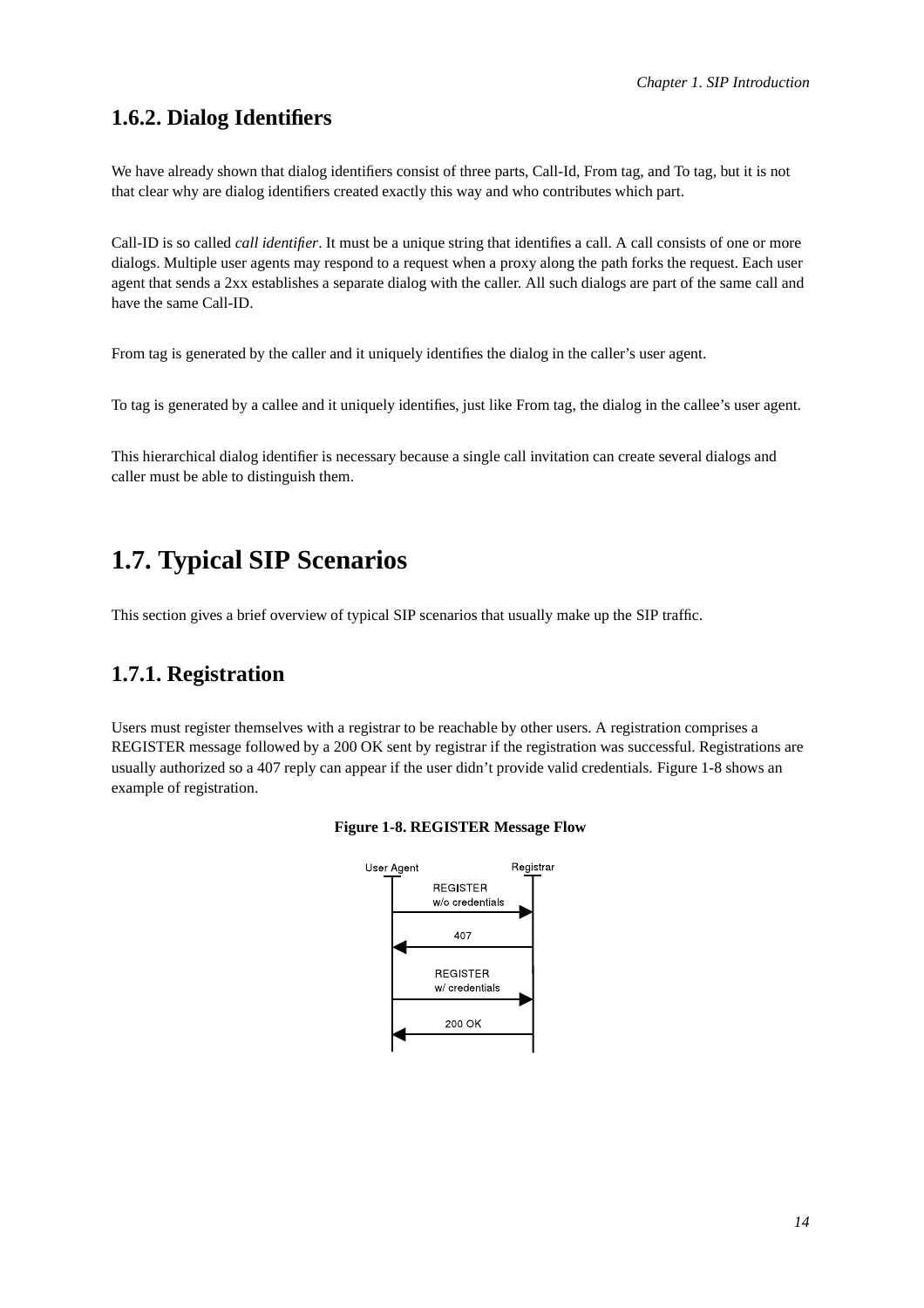## **1.7.2. Session Invitation**

A session invitation consists of one INVITE request which is usually sent to a proxy. The proxy sends immediately a 100 Trying reply to stop retransmissions and forwards the request further.

<span id="page-18-2"></span>All provisional responses generated by callee are sent back to the caller. See 180 Ringing response in the call flow. The response is generated when callee's phone starts ringing.



**Figure 1-9. INVITE Message Flow**

<span id="page-18-0"></span>A 200 OK is generated once the callee picks up the phone and it is retransmitted by the callee's user agent until it receives an ACK from the caller. The session is established at this point.

## **1.7.3. Session Termination**

Session termination is accomplished by sending a BYE request within dialog established bye INVITE. BYE messages are sent directly from one user agent to the other unless a proxy on the path of the INVITE request indicated that it wishes to stay on the path by using record routing (see [Section](#page-18-1) 1.7.4.

<span id="page-18-1"></span>Party wishing to tear down a session sends a BYE request to the other party involved in the session. The other party sends a 200 OK response to confirm the BYE and the session is terminated. See [Figure](#page-19-1) 1-10, left message flow.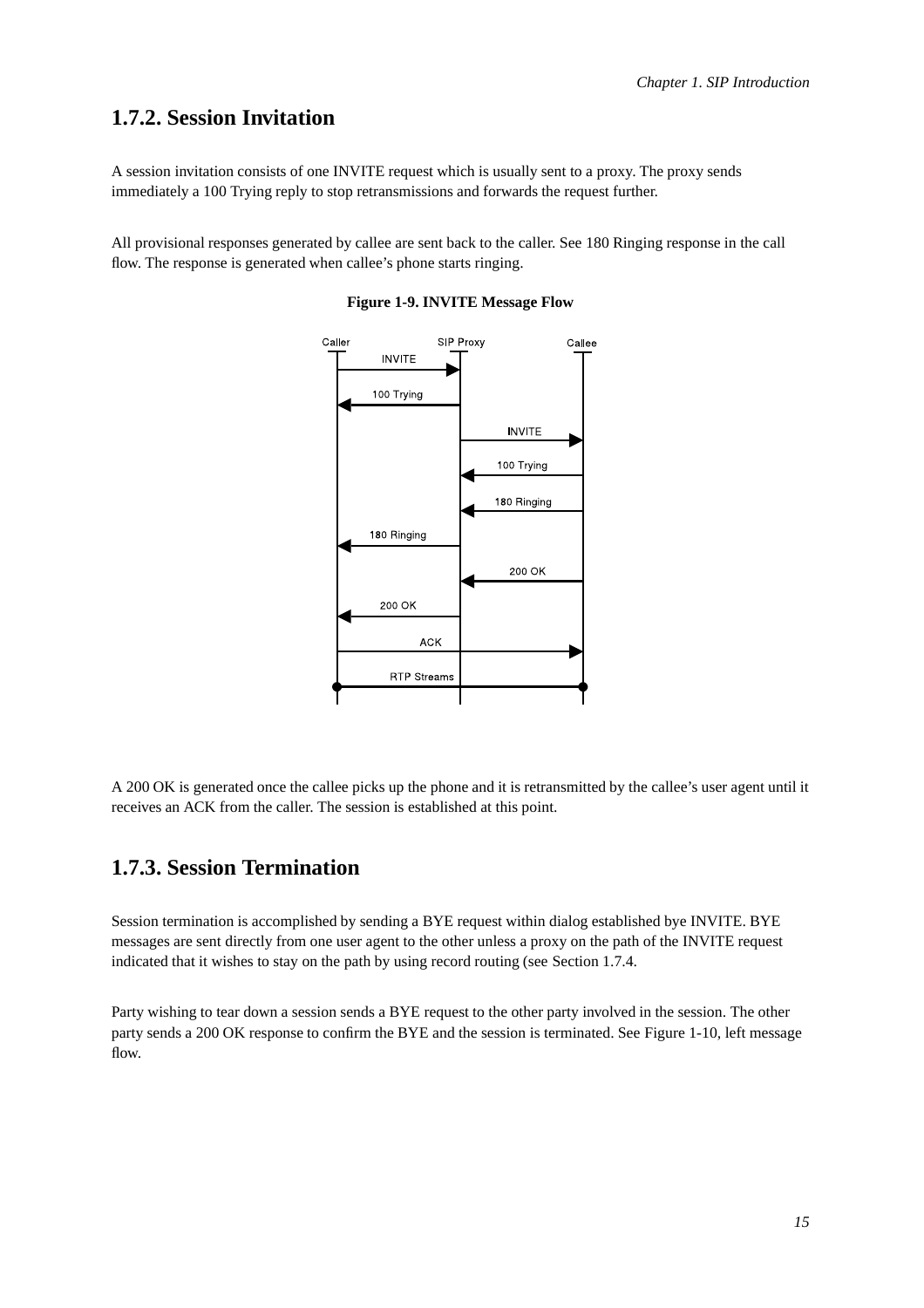### **1.7.4. Record Routing**

All requests sent within a dialog are by default sent directly from one user agent to the other. Only requests outside a dialog traverse SIP proxies. This approach makes SIP network more scalable because only a small number of SIP messages hit the proxies.

There are certain situations in which a SIP proxy need to stay on the path of all further messages. For instance, proxies controlling a NAT box or proxies doing accounting need to stay on the path of BYE requests.

Mechanism by which a proxy can inform user agents that it wishes to stay on the path of all further messages is called *record routing*. Such a proxy would insert Record-Route header field into SIP messages which contain address of the proxy. Messages sent within a dialog will then traverse all SIP proxies that put a Record-Route header field into the message.

<span id="page-19-1"></span>The recipient of the request receives a set of Record-Route header fields in the message. It must mirror all the Record-Route header fields into responses because the originator of the request also needs to know the set of proxies.





<span id="page-19-0"></span>Left message flow of [Figure](#page-19-1) 1-10 show how a BYE (request within dialog established by INVITE) is sent directly to the other user agent when there is no Record-Route header field in the message. Right message flow show how the situation changes when the proxy puts a Record-Route header field into the message.

## **1.7.5. Event Subscription And Notification**

The SIP specification has been extended to support a general mechanism allowing subscription to asynchronous events. Such evens can include SIP proxy statistics changes, presence information, session changes and so on.

<span id="page-19-2"></span>The mechanism is used mainly to convey information on presence (willingness to communicate) of users. [Figure](#page-19-2) 1-11 shows the basic message flow.